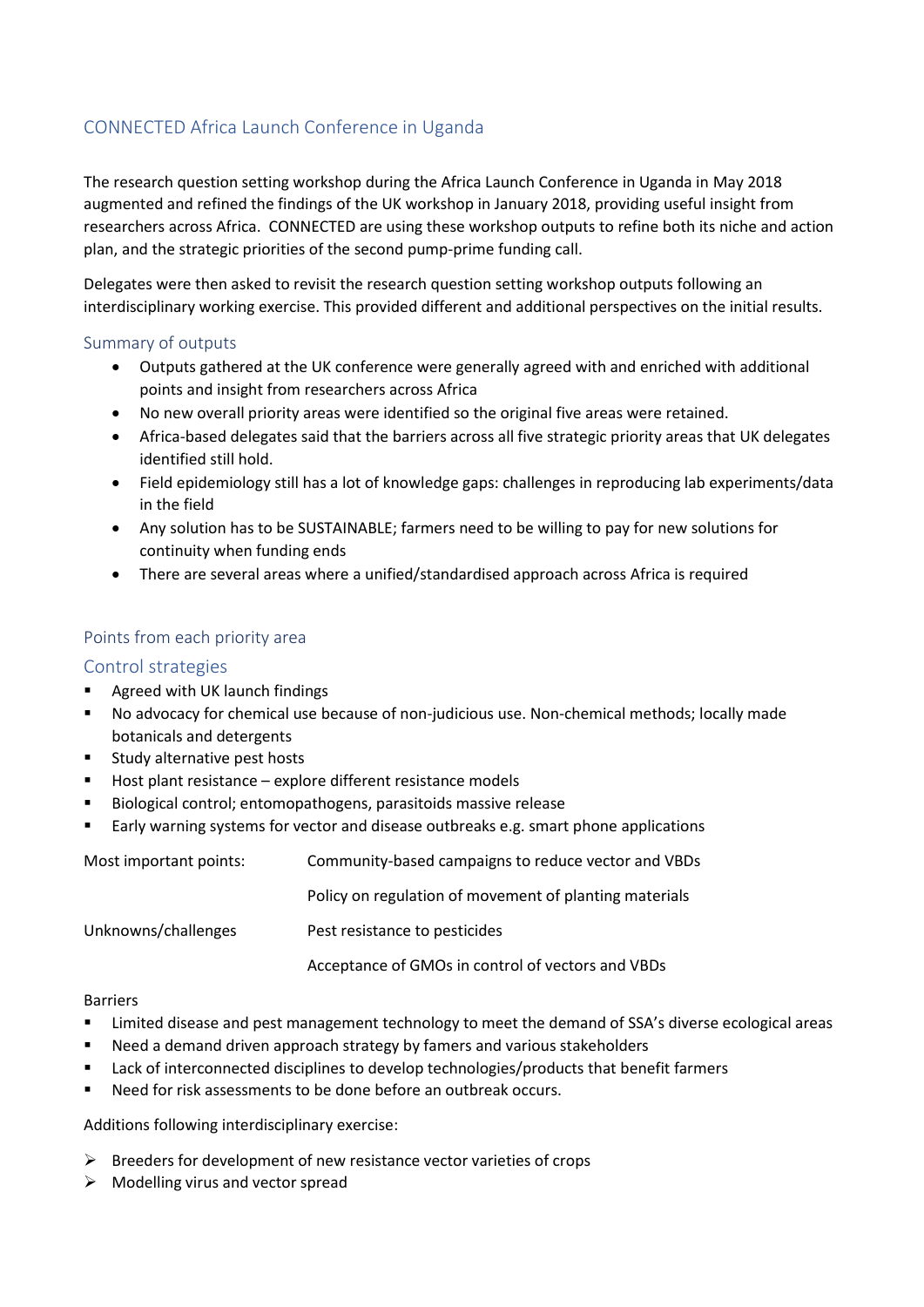➢ Additional disciplines under control strategies: social scientists; extensions

# Vector biology

- **Diagnostics** 
	- o Biotypes/cryptic species identification
	- o Research and future tools for extension
- How plant diversity affects these interactions
	- o Reservoirs: vector influence on density; effects on vector population growth
	- o Alternate vector
- Chemical ecology and volatiles/non-volatiles (plant defence)
- Biology/ecology of vector biotypes host relationships and adaptation
	- o How are the biotypes distributed within and among the populations?
- New vectors of the same virus
- Co-evolution driven by virus interactions

Additions following interdisciplinary exercise:

- $\triangleright$  Vector biology: look at all vectors of viruses, i.e. nematodes and others, not just insects
- ➢ Neglected crops

# New diseases

Challenges

- Diagnosing new diseases: infrastructure reagents and equipment, capacity, finance. Delays in procurement can be very lengthy. Identification: new disease or not? What tools can be used?
- Adoption users, scientists, funding. Lack of a central database for surveillance and information
- Results communication nationally/internationally: to policy makers, scientists, farmers. Across borders
- Warning systems cross-borders regionally
	- o Strengthening national systems (warning and early response)
	- $\circ$  Involvement of phytosanitary skills. Public awareness of moving plant material for NGOs, traders, extension workers

Additions following interdisciplinary exercise:

Breeders for development of disease resistant plants/varieties

# Virus-vector interactions

- Feedback from the UK launch: how do we prioritise?
- Collaboration: Sharing material for continuity, startups. Disciplines: entomologists, virologists, genomicists, bioinformatics
- Barriers/challenges: Conflicts of interest; quarantine regulations/policies
- Priority: chose a vector that transmits most viruses.
- What are the virus determinants of transmission, and making links between biology of insects and their ability to transmit viruses
- Insect rearing methods
- Having a standardised transmission assay with a reference susceptible plant
- Confirm vector of each virus
- Potential of transmission of different virus strains/species by different whitefly species